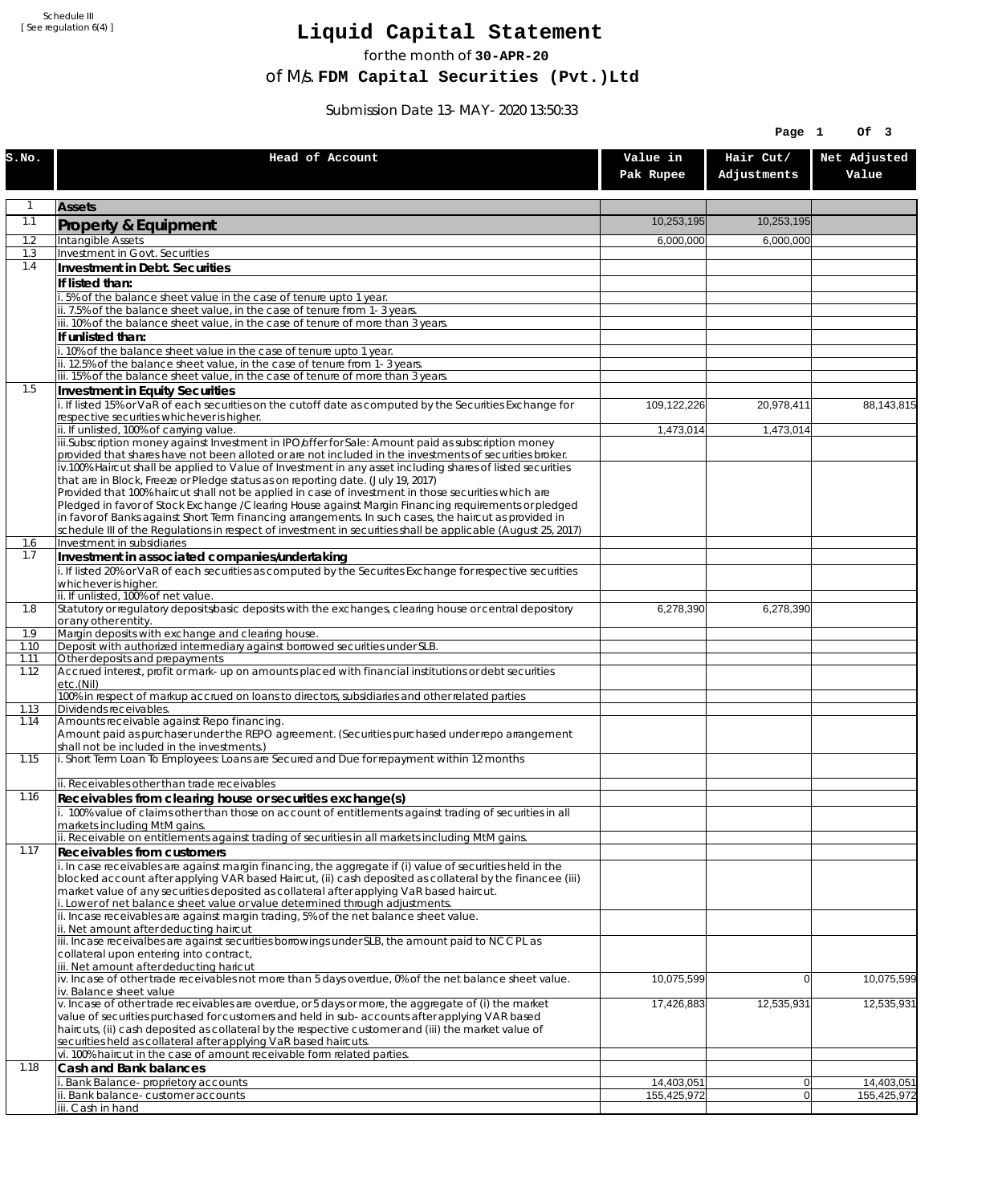Schedule III [ See regulation 6(4) ]

## **Liquid Capital Statement**

for the month of **30-APR-20**

of M/s. **FDM Capital Securities (Pvt.)Ltd**

Submission Date 13-MAY-2020 13:50:33

|                |                                                                                                                                                                                                                                                                                                     |                       | Page 2                   | Of 3                  |
|----------------|-----------------------------------------------------------------------------------------------------------------------------------------------------------------------------------------------------------------------------------------------------------------------------------------------------|-----------------------|--------------------------|-----------------------|
| S.NO.          | Head of Account                                                                                                                                                                                                                                                                                     | Value in<br>Pak Rupee | Hair Cut/<br>Adjustments | Net Adjusted<br>Value |
| 1.19           | <b>Total Assets</b>                                                                                                                                                                                                                                                                                 | 330,458,330           | 57,518,941               | 280,584,368           |
| $\overline{2}$ | Liabilities                                                                                                                                                                                                                                                                                         |                       |                          |                       |
| 2.1            | Trade Payables                                                                                                                                                                                                                                                                                      |                       |                          |                       |
|                | Payable to exchanges and clearing house<br>Payable against leveraged market products                                                                                                                                                                                                                |                       |                          |                       |
|                | iii. Payable to customers                                                                                                                                                                                                                                                                           | 154,326,388           | $\overline{0}$           | 154,326,388           |
| 2.2            | <b>Current Liabilities</b>                                                                                                                                                                                                                                                                          |                       |                          |                       |
|                | Statutory and regulatory dues<br>ii. Accruals and other payables                                                                                                                                                                                                                                    |                       |                          |                       |
|                | iii. Short-term borrowinas                                                                                                                                                                                                                                                                          |                       |                          |                       |
|                | iv. Current portion of subordinated loans                                                                                                                                                                                                                                                           |                       |                          |                       |
|                | v. Current portion of long term liabilities<br>vi. Deferred Liabilities                                                                                                                                                                                                                             |                       |                          |                       |
|                | vii. Provision for bad debts                                                                                                                                                                                                                                                                        |                       |                          |                       |
|                | viii. Provision for taxation                                                                                                                                                                                                                                                                        |                       |                          |                       |
| 2.3            | ix. Other liabilities as per accounting principles and included in the financial statements<br>Non-Current Liabilities                                                                                                                                                                              |                       |                          |                       |
|                | i. Long-Term financing                                                                                                                                                                                                                                                                              |                       |                          |                       |
|                | a. Long-Term financing obtained from financial instituion: Long term portion of financing obtained from<br>a financial institution including amount due against finance lease                                                                                                                       |                       |                          |                       |
|                | b. Other long-term financing<br>ii. Staff retirement benefits                                                                                                                                                                                                                                       |                       |                          |                       |
|                | iii. Advance against shares for Increase in Capital of Securities broker: 100% haircut may be allowed in<br>respect of advance against shares if:                                                                                                                                                   |                       |                          |                       |
|                | a. The existing authorized share capital allows the proposed enhanced share capital<br>b. Boad of Directors of the company has approved the increase in capital                                                                                                                                     |                       |                          |                       |
|                | c. Relevant Regulatory approvals have been obtained<br>d. There is no unreasonable delay in issue of shares against advance and all regulatory requirements                                                                                                                                         |                       |                          |                       |
|                | relating to the increase in paid up capital have been completed.<br>e. Auditor is satisfied that such advance is against the increase of capital.                                                                                                                                                   |                       |                          |                       |
| 2.4            | iv. Other liabilities as per accounting principles and included in the financial statements                                                                                                                                                                                                         |                       |                          |                       |
|                | Subordinated Loans<br>. 100% of Subordinated loans which fulfill the conditions specified by SECP are allowed to be deducted:                                                                                                                                                                       |                       |                          |                       |
|                | The Schedule III provides that 100% haircut will be allowed against subordinated Loans which fulfill the<br>conditions specified by SECP. In this regard, following conditions are specified:<br>a. Loan agreement must be executed on stamp paper and must clearly reflect the amount to be repaid |                       |                          |                       |
|                | after 12 months of reporting period<br>b. No haircut will be allowed against short term portion which is repayable within next 12 months.                                                                                                                                                           |                       |                          |                       |
|                | c. In case of early repayment of loan, adjustment shall be made to the Liquid Capital and revised Liquid<br>Capital statement must be submitted to exchange.                                                                                                                                        |                       |                          |                       |
|                | ii. Subordinated loans which do not fulfill the conditions specified by SECP                                                                                                                                                                                                                        |                       |                          |                       |
| 2.5            | <b>Total Liabilites</b>                                                                                                                                                                                                                                                                             | 154,326,388           | $\Omega$                 | 154,326,388           |
| 3              | Ranking Liabilities Relating to:                                                                                                                                                                                                                                                                    |                       |                          |                       |
| 3.1            | Concentration in Margin Financing                                                                                                                                                                                                                                                                   |                       |                          |                       |
|                | The amount calculated client-to- client basis by which any amount receivable from any of the<br>financees exceed 10% of the aggregate of amounts receivable from total financees.                                                                                                                   |                       |                          |                       |
| 3.2            | Concentration in securites lending and borrowing                                                                                                                                                                                                                                                    |                       |                          |                       |
|                | The amount by which the aggregate of:                                                                                                                                                                                                                                                               |                       |                          |                       |
|                | (i) Amount deposited by the borrower with NCCPL<br>(Ii) Cash margins paid and                                                                                                                                                                                                                       |                       |                          |                       |
|                | (iii) The market value of securities pledged as margins exceed the 110% of the market value of shares                                                                                                                                                                                               |                       |                          |                       |
| 3.3            | borrowed<br>Net underwriting Commitments                                                                                                                                                                                                                                                            |                       |                          |                       |
|                | (a) in the case of right issuse : if the market value of securites is less than or equal to the subscription                                                                                                                                                                                        |                       |                          |                       |
|                | price; the aggregate of:                                                                                                                                                                                                                                                                            |                       |                          |                       |
|                | (i) the 50% of Haircut multiplied by the underwriting commitments and<br>(ii) the value by which the underwriting commitments exceeds the market price of the securities.                                                                                                                           |                       |                          |                       |
|                | In the case of rights issuse where the market price of securities is greater than the subscription price, 5% of                                                                                                                                                                                     |                       |                          |                       |
|                | the Haircut multiplied by the net underwriting                                                                                                                                                                                                                                                      |                       |                          |                       |
| 3.4            | (b) in any other case: 12.5% of the net underwriting commitments<br>Negative equity of subsidiary                                                                                                                                                                                                   |                       |                          |                       |
|                | The amount by which the total assets of the subsidiary (excluding any amount due from the subsidiary)<br>exceed the total liabilities of the subsidiary                                                                                                                                             |                       |                          |                       |
| 3.5            | Foreign exchange agreements and foreign currency positions                                                                                                                                                                                                                                          |                       |                          |                       |
|                | 5% of the net position in foreign currency. Net position in foreign currency means the difference of total<br>assets denominated in foreign cuurency less total liabilities denominated in foreign currency                                                                                         |                       |                          |                       |
| 3.6<br>3.7     | Amount Payable under REPO                                                                                                                                                                                                                                                                           |                       |                          |                       |
|                | Repo adjustment                                                                                                                                                                                                                                                                                     |                       |                          |                       |